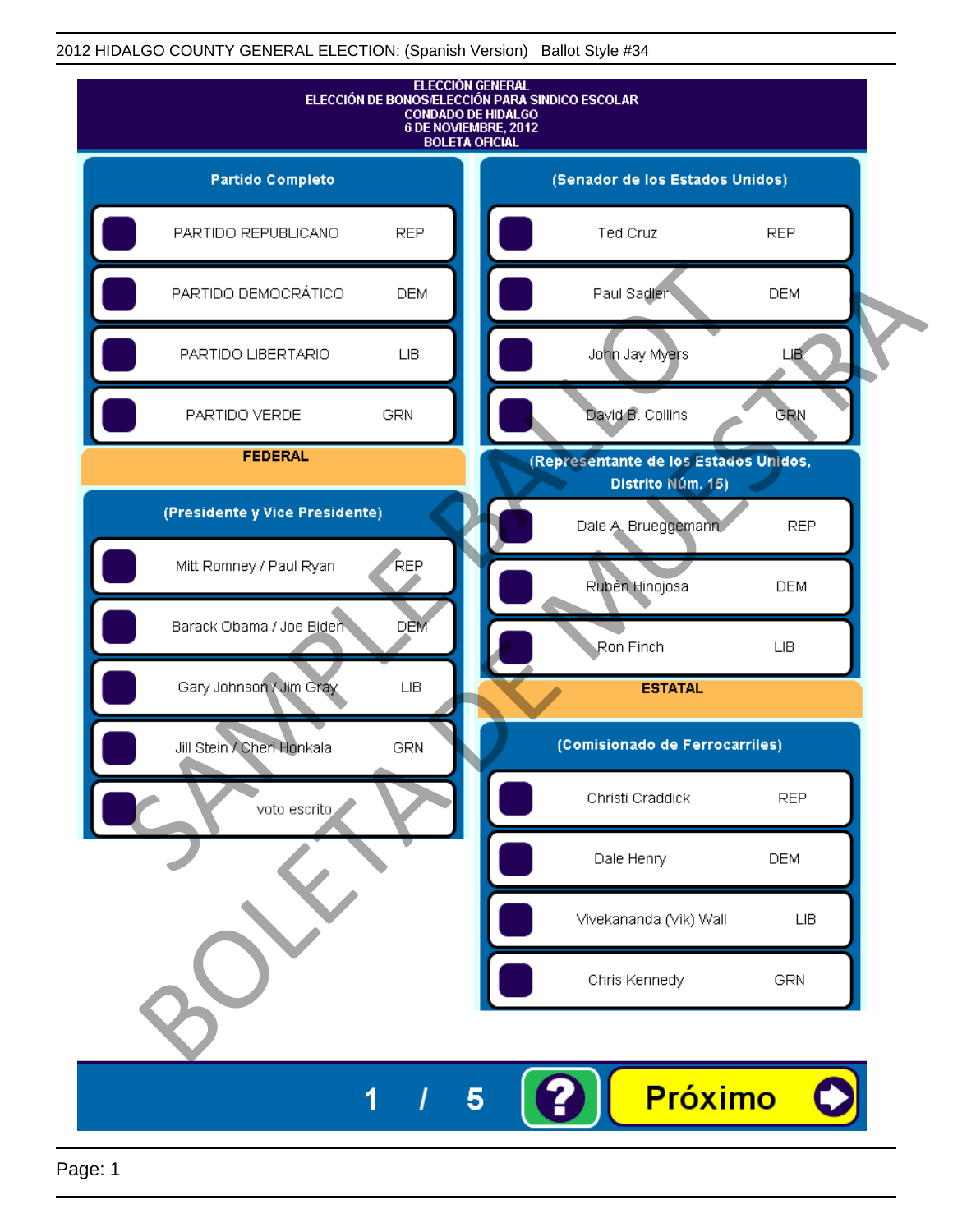

Page: 2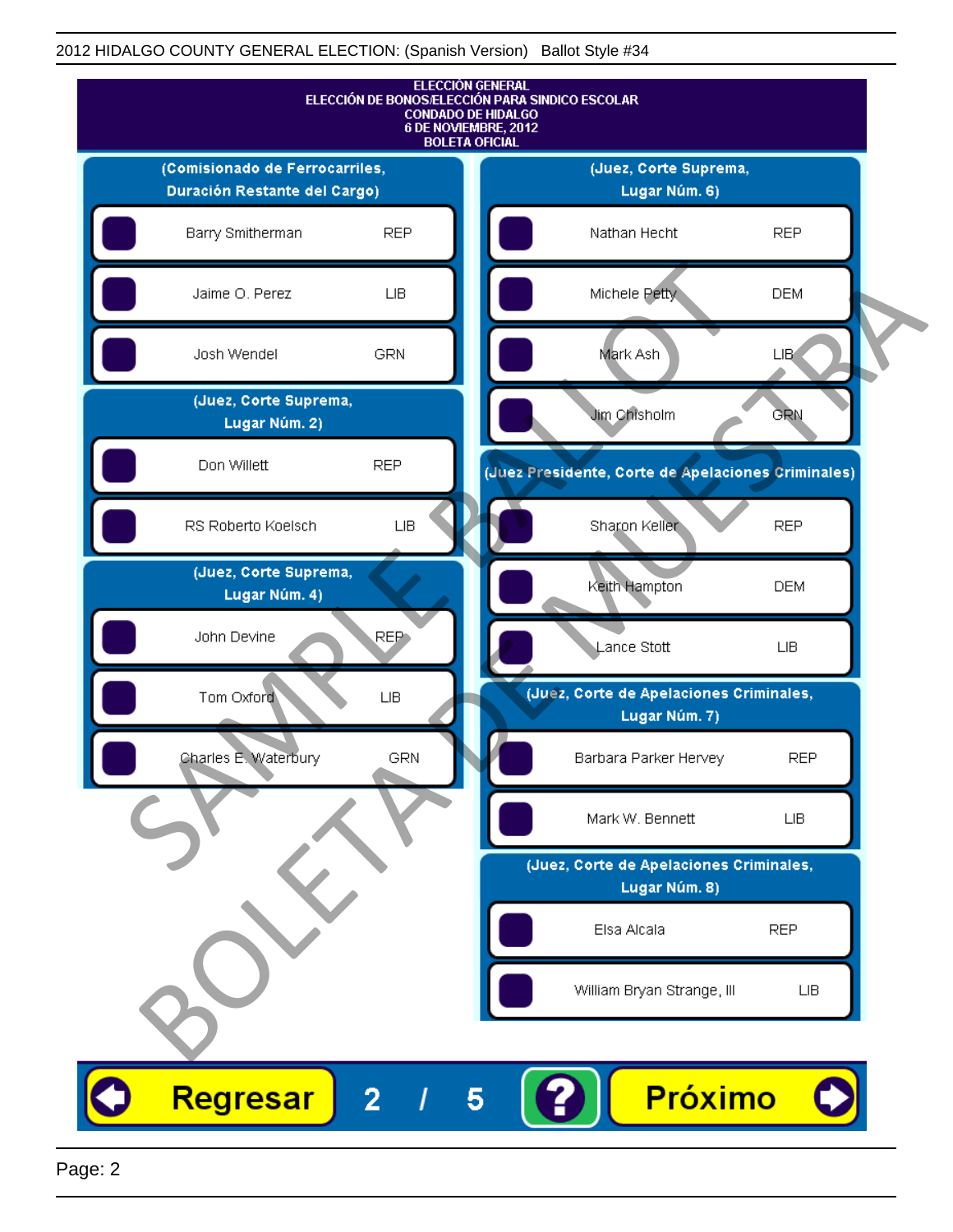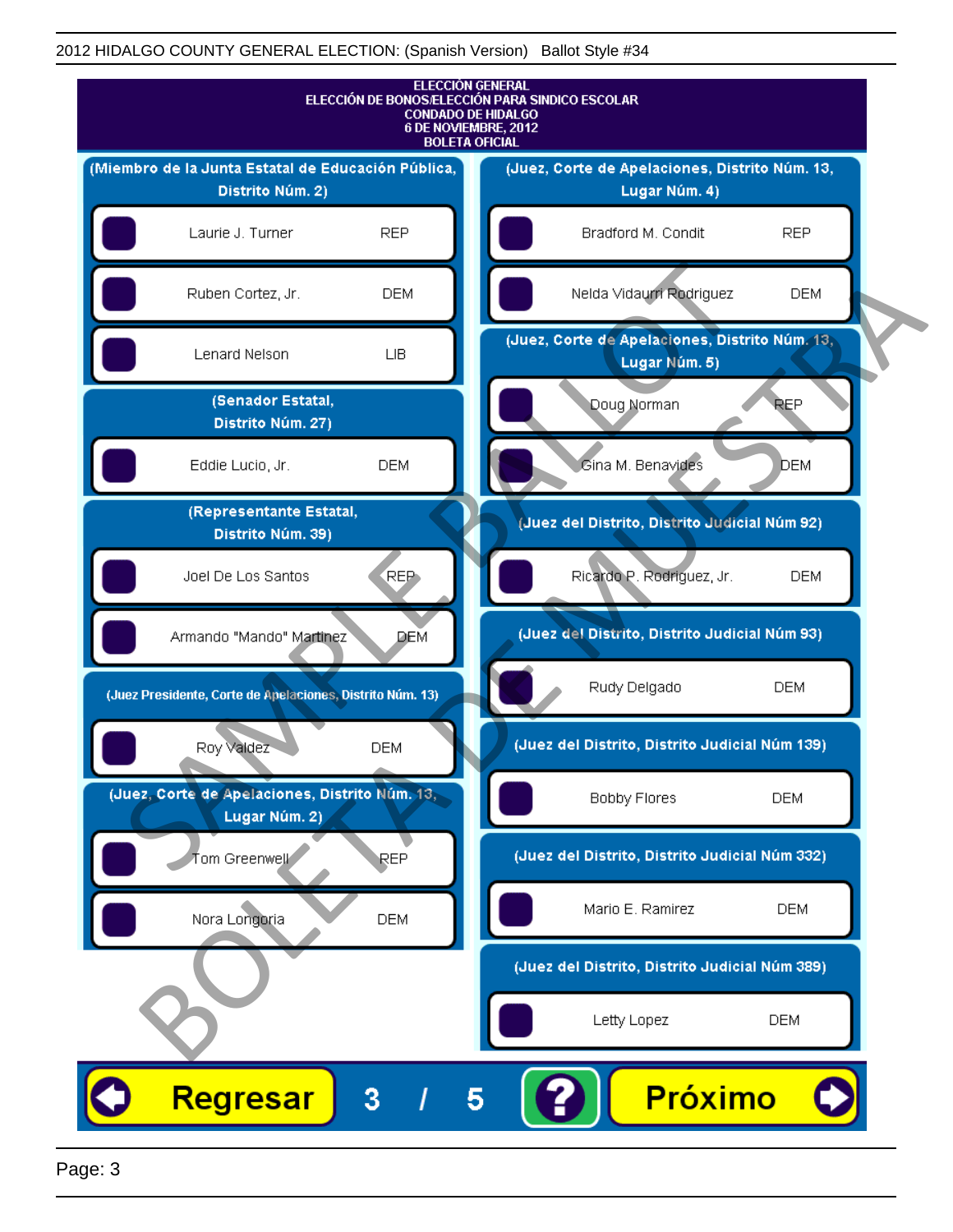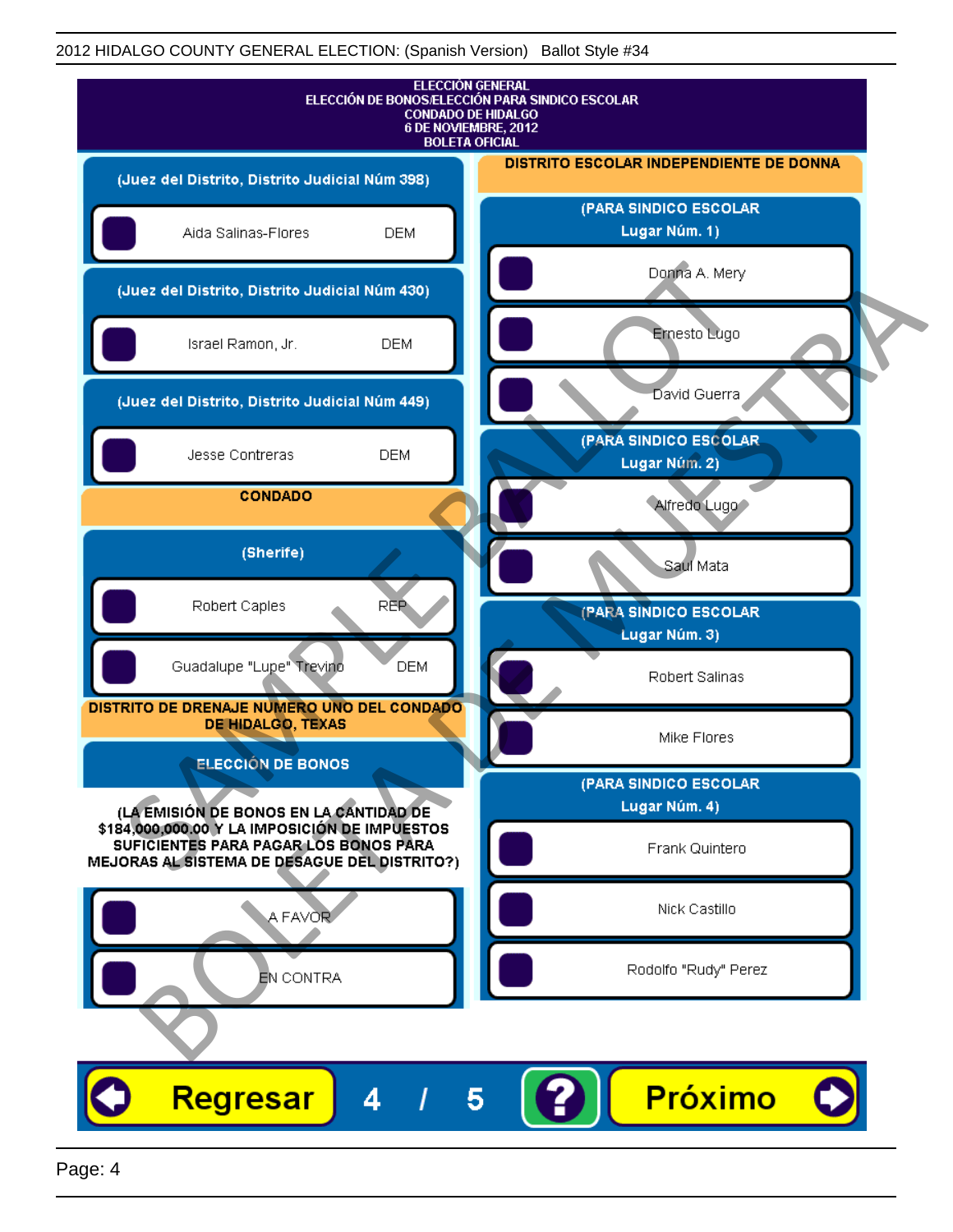## **ELECCIÓN GENERAL** ELECCIÓN DE BONOS/ELECCIÓN PARA SINDICO ESCOLAR<br>CONDADO DE HIDALGO<br>6 DE NOVIEMBRE, 2012 **BOLETA OFICIAL**

Revisar

### CANDIDATO SIN CONTENDIENTE DECLARADO ELECTO

(Juez, Corte de Ley del Condado, Núm. 7) Sergio Valdez (DEM)

(Asesor-Colector de Impuestos del Condado)

Fallo Fall Willdrea, J.I. (DEM)<br>
Consistionado el Condado, Precincto Núm. 1)<br>
A.C. Cuellar Jr. (DEM)<br>
Ullez de Paz, Precinto Núm. 1)<br>
Juez de Paz, Precinto Núm. 1, Lugar Núm. 1)<br>
Gilberto Sentr (DEM)<br>
Robert M. "Bobby" Con misionado del Condiado, Precincto Núm. 1)<br>
Andro del Condiado, Precincto Núm. 3)<br>
ez de Paz, Precinto Núm. 21<br>
algo M. Picer Lo Saerz, (CIEM)<br>
algo M. Picer Lo Saerz, (CIEM)<br>
algo M. Picer Lo Saerz, (CIEM)<br>
ez de Paz, Prec

Regresar

5

5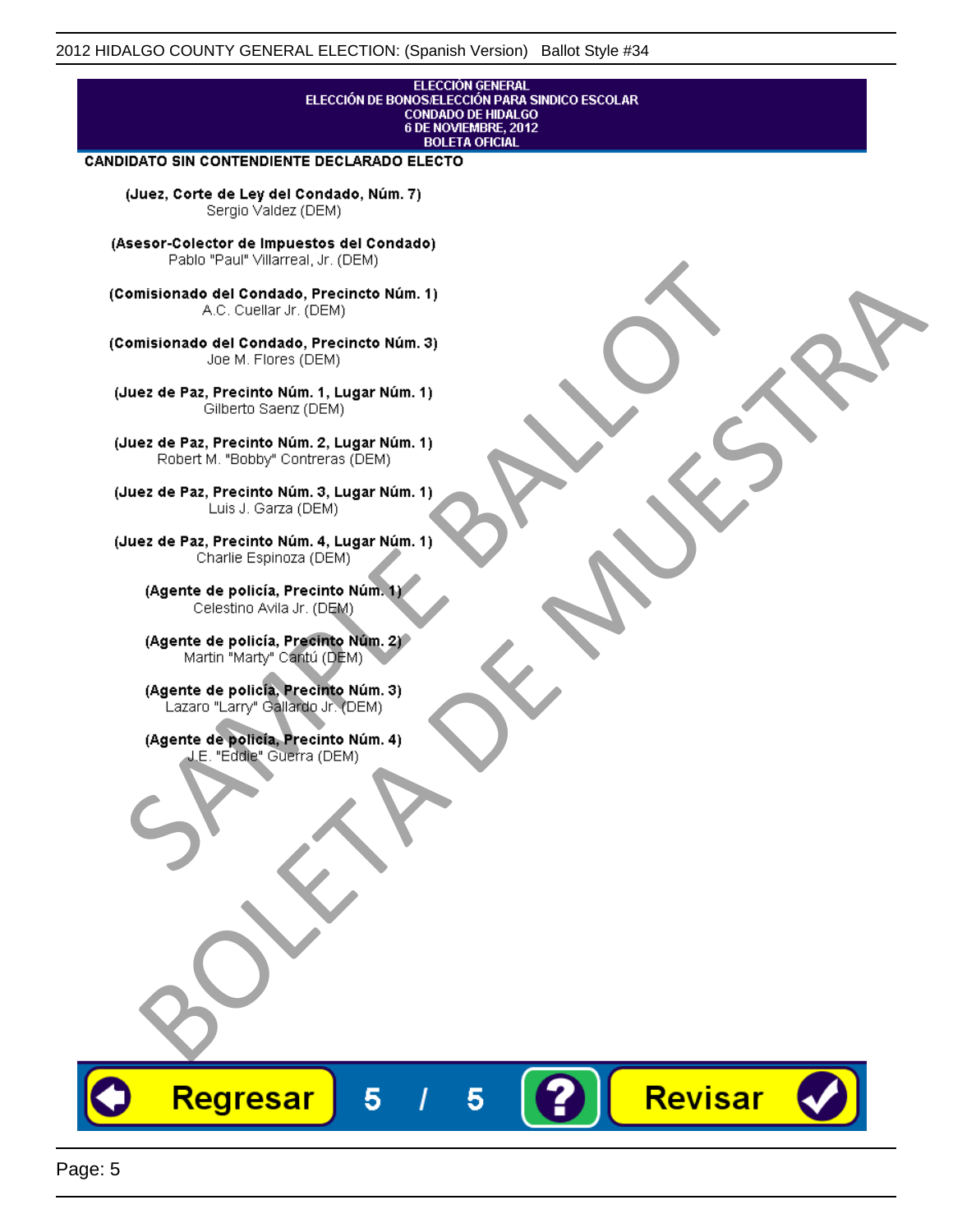# Resumen de instrucciones para la boleta electoral.

Presione el nombre del candidato o el título de la contienda para volver a la contienda.

El botón Votar se iluminará

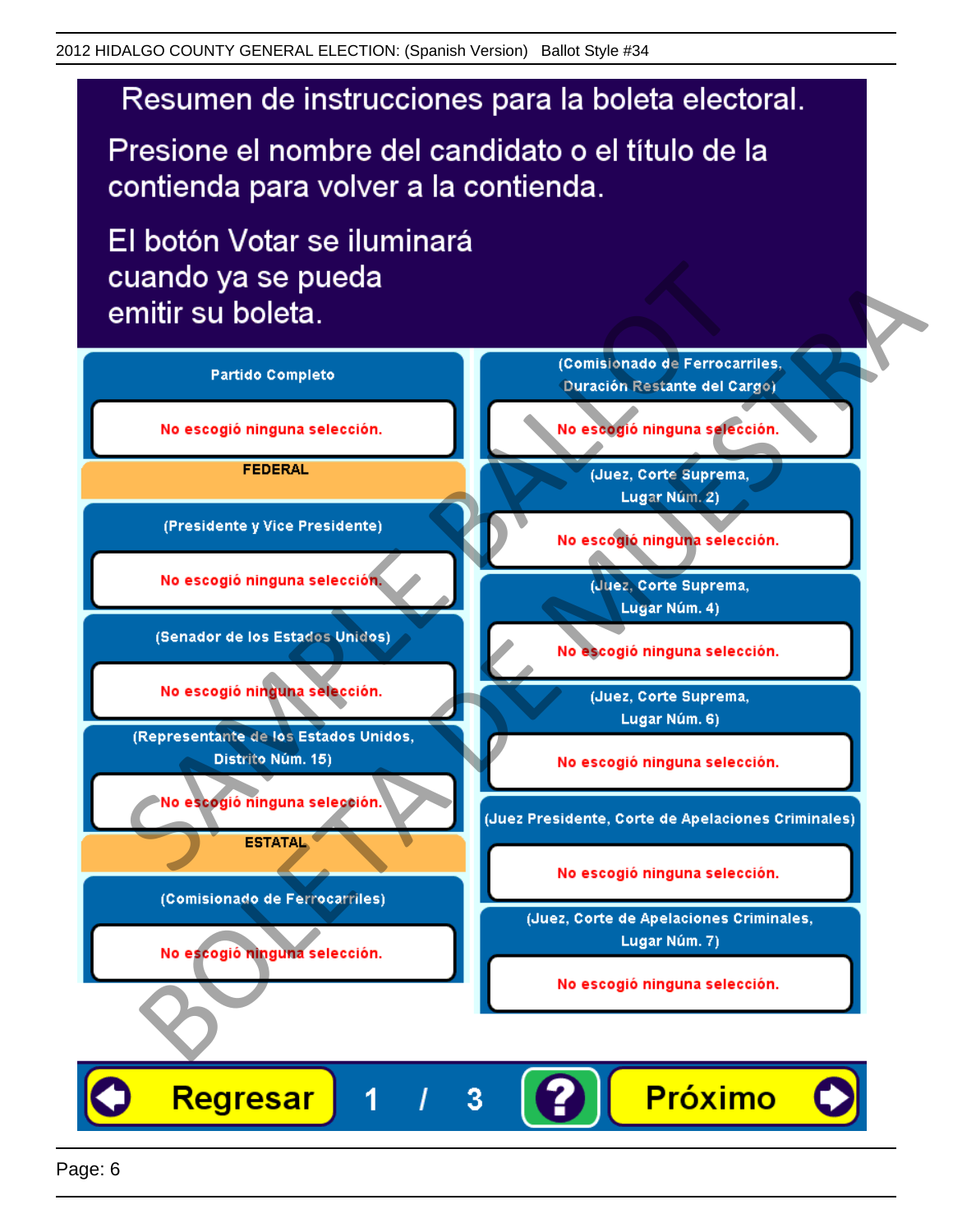# Resumen de instrucciones para la boleta electoral.

Presione el nombre del candidato o el título de la contienda para volver a la contienda.

El botón Votar se iluminará